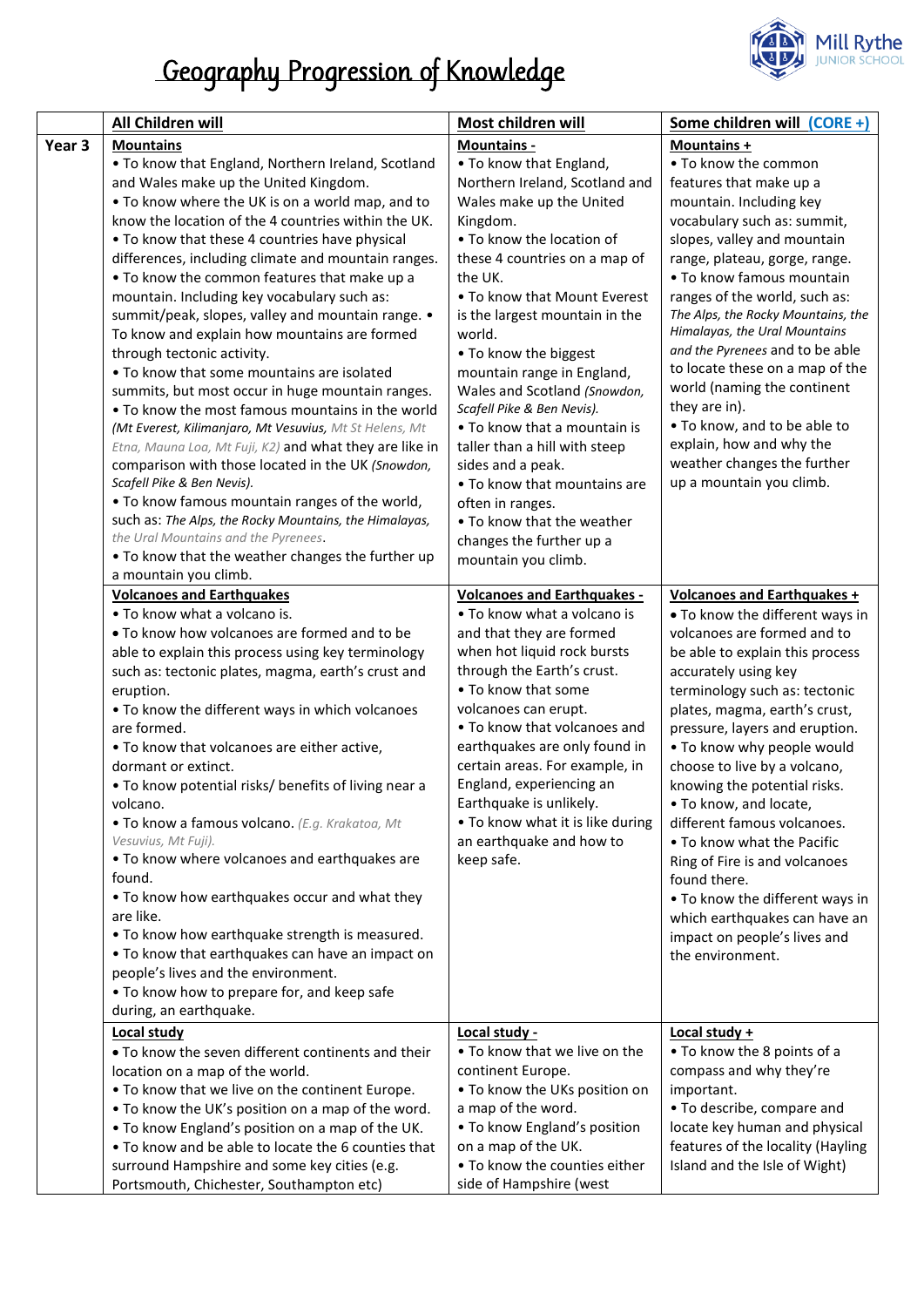

|        | • To know how to read a map and the symbols on<br>it.<br>• To know the 8 points of a compass.<br>. To describe and locate key human and physical<br>features of the locality (Hayling Island and the Isle<br>of Wight)<br>• Linking with History, to know how land is used in<br>the UK at present and to compare with land use<br>maps from the past. (e.g there used to be a railway<br>on Hayling)<br>. To know why there are similarities and differences<br>between places. Compare and contrasting regions<br>in the UK (Hayling with the Isle of Wight)                                                                                                                                                                                                                                                                                                                                  | Sussex and Dorset) and some<br>key cities (e.g. Portsmouth,<br>Chichester, Southampton etc)<br>. To know how to read a map<br>and to recognise some of the<br>symbols on it.<br>• To know the 4 cardinal<br>points of a compass.<br>. To describe key human and<br>physical features of the<br>locality (Hayling Island)<br>. To know why there are<br>similarities and differences<br>between places.                                                                                                                                                                                                                             |                                                                                                                                                                                                                                                                                                                                                                                                                                                                                                                                |
|--------|-------------------------------------------------------------------------------------------------------------------------------------------------------------------------------------------------------------------------------------------------------------------------------------------------------------------------------------------------------------------------------------------------------------------------------------------------------------------------------------------------------------------------------------------------------------------------------------------------------------------------------------------------------------------------------------------------------------------------------------------------------------------------------------------------------------------------------------------------------------------------------------------------|------------------------------------------------------------------------------------------------------------------------------------------------------------------------------------------------------------------------------------------------------------------------------------------------------------------------------------------------------------------------------------------------------------------------------------------------------------------------------------------------------------------------------------------------------------------------------------------------------------------------------------|--------------------------------------------------------------------------------------------------------------------------------------------------------------------------------------------------------------------------------------------------------------------------------------------------------------------------------------------------------------------------------------------------------------------------------------------------------------------------------------------------------------------------------|
| Year 4 | <b>Weather and Climate</b><br>• To know the seven different continents and their<br>location on a map of the world.<br>. To know the five major oceans and their location<br>on a map of the world.<br>. To know the difference between weather and<br>climate.<br>. To know the position and significance of the<br>Equator, N. and S. Hemisphere, Tropics of Cancer<br>and Capricorn.<br>. On a world map, to know areas of similar<br>environmental regions.<br>. To know how biomes are different to climates.<br>• To know and to describe weather<br>conditions/patterns around the UK. E.g the<br>difference between weather in the Winter and<br>Summer months.<br>• To know the key stages of the water cycle.                                                                                                                                                                         | <b>Weather and Climate -</b><br>• To know the seven different<br>continents and their location<br>on a map of the world.<br>. To know the five major<br>oceans and their location on a<br>map of the world.<br>. To know that weather is day<br>to day and that climate is an<br>average.<br>. On a world map, to know<br>areas of similar environmental<br>regions.<br>• To know what a biome is.<br>• To know the difference<br>between weather in the<br>Winter and Summer months of<br>the UK.<br>. To know the key stages of<br>the water cycle.                                                                              | <b>Weather and Climate +</b><br>• To know the five major<br>oceans (including north and<br>south oceans) and their<br>location on a map of the world.<br>. To know, and to describe<br>confidently, how biomes are<br>different to climates.<br>• To have a deeper<br>understanding of how the<br>water cycle works and why.<br>(E.g when the air cools and<br>condenses, chln to explain why<br>that happens)                                                                                                                 |
|        | Europe (Spain)<br>. To know the seven different continents and their<br>location on a map of the world.<br>. To know where key countries are within Europe,<br>including Russia. (The UK, Spain, Portugal, the<br>Netherlands, Italy, France, Greece, Russia & Germany)<br>. To know capital cities of Europe and where they<br>are. (The UK, Spain, Portugal, the Netherlands, Italy,<br>France, Greece, Russia & Germany)<br>. To know key human and physical features/regions<br>in Spain and key cities including, The Pyrenees<br>mountains, the Mediterranean Sea, Madrid & Barcelona.<br>. To know, and to describe, how Spain's climate is<br>different to ours in the UK.<br>. To know key traditional food and dance that is<br>important to Spain's culture.<br>. To know why there are similarities and<br>differences between Spain and the UK, such as<br>culture due to climate. | <b>Europe (Spain)</b><br>• To know the seven different<br>continents and their location<br>on a map of the world.<br>. To know where key countries<br>are within Europe, including<br>Russia. (The UK, Spain, Portugal,<br>France & Russia)<br>. To know capital cities of<br>Europe and where they are.<br>(The UK, Spain, Portugal, France &<br>Russia)<br>• To know some key human<br>and physical features of Spain<br>and key cities including, The<br>Pyrenees mountains, the<br>Mediterranean Sea, Madrid &<br>Barcelona.<br>• To know, and to describe,<br>Spain's climate.<br>• To know some traditional<br>Spanish food. | <b>Europe (Spain)</b><br>. To know where key countries<br>are within Europe, including<br>Russia. (More than the core ones)<br>. To know capital cities of<br>Europe and where they are.<br>(More than the core ones)<br>• To know, and to describe,<br>how Spain's climate is different<br>to ours in the UK, in reference<br>to the equator.<br>• To know why there are<br>similarities and differences<br>between Spain and the UK,<br>such as culture due to climate<br>and to be able to explain this<br>with confidence. |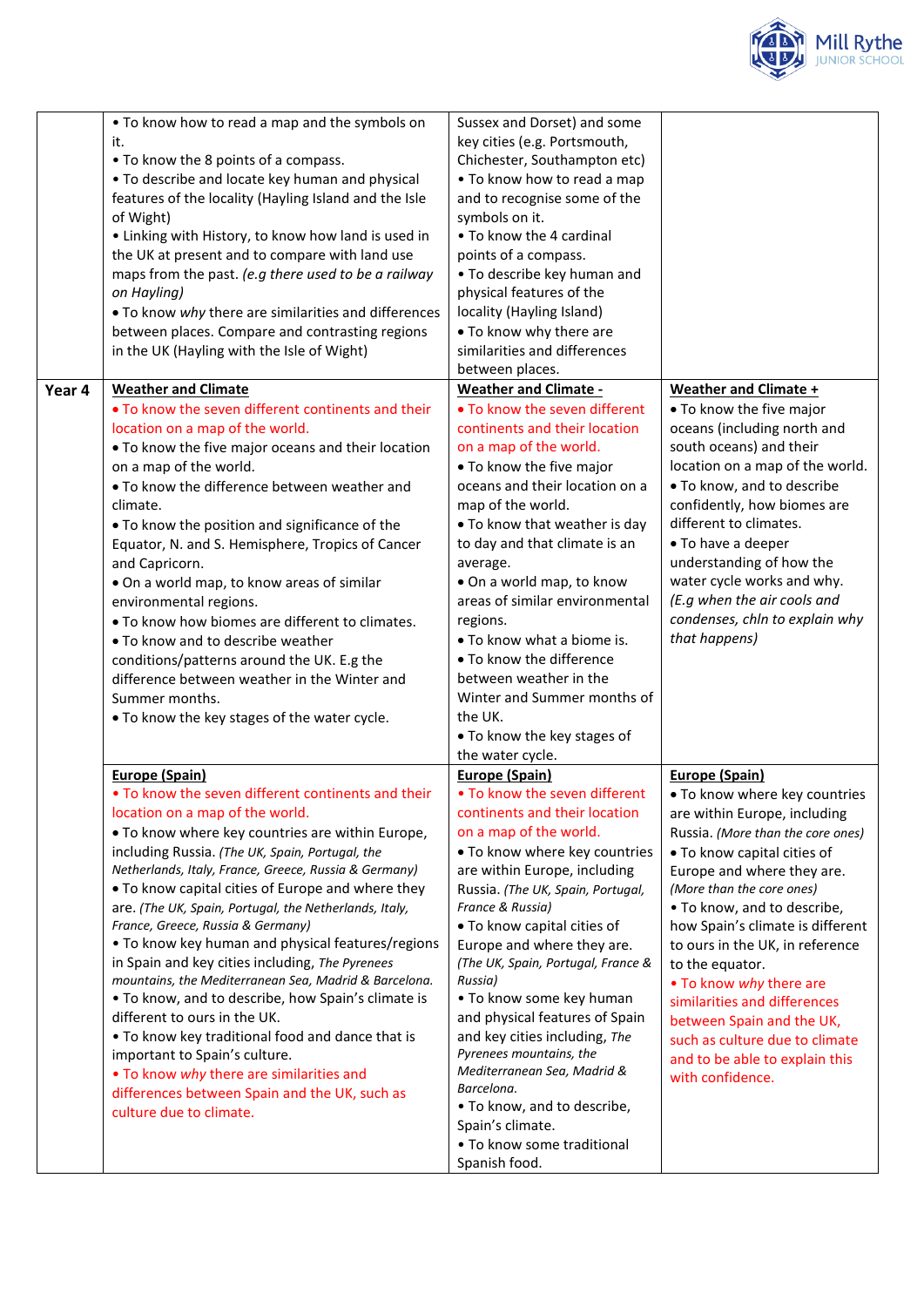

| Year 5 | <b>Rivers</b>                                                                                        | <b>Rivers -</b>                                                | Rivers +                                                          |
|--------|------------------------------------------------------------------------------------------------------|----------------------------------------------------------------|-------------------------------------------------------------------|
|        | . To know how to use at atlas to retrieve key                                                        | . To know how to use at atlas                                  | • To know why dams/                                               |
|        | information. (reading keys and grid references too)                                                  | to retrieve key information.                                   | reservoirs are created and the                                    |
|        | . To know the features of a river (source,                                                           | . To know the key features of                                  | impact they have.                                                 |
|        | tributaries, confluence, meander, channels,                                                          | a river (source, meander,                                      | . To know why rivers begin in                                     |
|        | waterfall, damn, ox-bow lake, floodplains, delta,                                                    | channels, waterfall, damn, ox-                                 | relation to the water cycle.                                      |
|        | estuary, mouth)                                                                                      | bow lake, floodplains, mouth)                                  | • To know the implications of                                     |
|        | . To know how/why rivers begin.                                                                      | • To know that rivers begin at                                 | living on a floodplain (positive                                  |
|        | . To know the journey of a river can be grouped                                                      | the source and ends at the                                     | and negative)                                                     |
|        | into three stages and what the river looks like at                                                   | mouth.                                                         | . To know how the use of                                          |
|        | each stage.                                                                                          | • To know the journey of a                                     | rivers has evolved over time                                      |
|        | . To know what erosion and deposition are and how                                                    | river can be grouped into                                      | and why.                                                          |
|        | they can change the shape of a river. (e.g forming                                                   | three stages.                                                  | • To know how waterfalls and                                      |
|        | ox-bow lakes)                                                                                        | . To know what erosion and                                     | gorges are formed.                                                |
|        | .To know the longest/most famous rivers in the                                                       | deposition are.                                                |                                                                   |
|        | world and where they're found (Amazon, Nile,                                                         | .To know the longest rivers in                                 |                                                                   |
|        | Ganges, Mississippi, Murray Darling) in comparison<br>with the longest in the UK (Severn and Thames) | the world where they're found<br>(Amazon and Nile) and longest |                                                                   |
|        | . To know physical features of the locality (rivers -                                                | in the UK (Severn and Thames)                                  |                                                                   |
|        | local trip to investigate).                                                                          | . To know physical features of                                 |                                                                   |
|        | • Show a developing understanding of why people                                                      | the locality (rivers - local trip                              |                                                                   |
|        | seek to manage and sustain their environment.                                                        | to investigate).                                               |                                                                   |
|        | - Human geography including trade links. Why did                                                     | • Show an emerging                                             |                                                                   |
|        | early people choose to settle there?                                                                 | understanding of why people                                    |                                                                   |
|        |                                                                                                      | seek to manage and sustain                                     |                                                                   |
|        |                                                                                                      | their environment.                                             |                                                                   |
|        | <b>South America (the Amazon)</b>                                                                    | <b>South America (the Amazon) -</b>                            | <b>South America (the Amazon) +</b>                               |
|        | . To know the seven different continents and their                                                   | • To know the seven different                                  | • To know why tropical                                            |
|        | locations and the 5 major oceans (Atlantic, Pacific,                                                 | continents and their locations                                 | rainforests are found between                                     |
|        | Southern, Indian and Arctic).                                                                        | and the 5 major oceans                                         | the tropics. To be able to                                        |
|        | . To know the position and significance of Equator,                                                  | (Atlantic, Pacific, Southern, Indian                           | explain this referencing the                                      |
|        | N. and S. Hemisphere, Tropics of Cancer and                                                          | and Arctic).                                                   | equator and the movement of                                       |
|        | Capricorn.                                                                                           | • To know where the equator                                    | the earth.                                                        |
|        | . To know that tropical rainforests are found                                                        | is and GMT.                                                    | • To know why the rainforest                                      |
|        | between the tropics.                                                                                 | • To know where the Amazon                                     | has outburst of rain.                                             |
|        | • To know the physical features of a tropical                                                        | Rainforest is on a map of the                                  | • To know, in detail, the                                         |
|        | rainforest, including the different layers of the                                                    | world.                                                         | different layers of the                                           |
|        | canopy and the climate.                                                                              | • To know what the weather is                                  | rainforest and what life is like                                  |
|        | • To know the Amazon is in South America.                                                            | like in the rainforest.                                        | at each stage.                                                    |
|        | • To know different countries within the Amazon                                                      | • To know that the rainforest                                  | . To know threats that the                                        |
|        | rainforest, such as: Brazil, Peru and Colombia.                                                      | is full of lush vegetation.<br>• To know the names of          | rainforest faces.                                                 |
|        | . To know the names of key cities in the amazon.<br>Eg. Manaus, Belem and Macapa                     | creatures commonly found in                                    | • To know different ways in                                       |
|        | . To know the names of creatures commonly found                                                      | the rainforest.                                                | which the rainforest is essential                                 |
|        | in the rainforest.                                                                                   |                                                                | to life as we know it. E.g for<br>providing oxygen as the earth's |
|        | • To know the location the Amazon Rainforest and                                                     |                                                                | lungs, home to over 60% of all life                               |
|        | the Amazon River within it.                                                                          |                                                                | on earth, the majority of our food                                |
|        | • To know that the Amazon River flows into the                                                       |                                                                | is sourced here.                                                  |
|        | Atlantic Ocean.                                                                                      |                                                                | • To know the time difference                                     |
|        | . To know the significance of the Prime/Greenwich                                                    |                                                                | of Brazil compared to the UK                                      |
|        | Meridian and time zones including night and day                                                      |                                                                | (that it is behind us in time) but                                |
|        | (linked with Aut 2 Science unit).                                                                    |                                                                | that Brazil itself has different                                  |
|        | . To know the time difference of Brazil compared                                                     |                                                                | time zones.                                                       |
|        | to the UK (that it is behind us in time).                                                            |                                                                |                                                                   |
|        | . To know the similarities and differences of the                                                    |                                                                |                                                                   |
|        | River Amazon and river Thames (or river Lavant)                                                      |                                                                |                                                                   |
|        | • Describe and understand key aspects of : Human                                                     |                                                                |                                                                   |